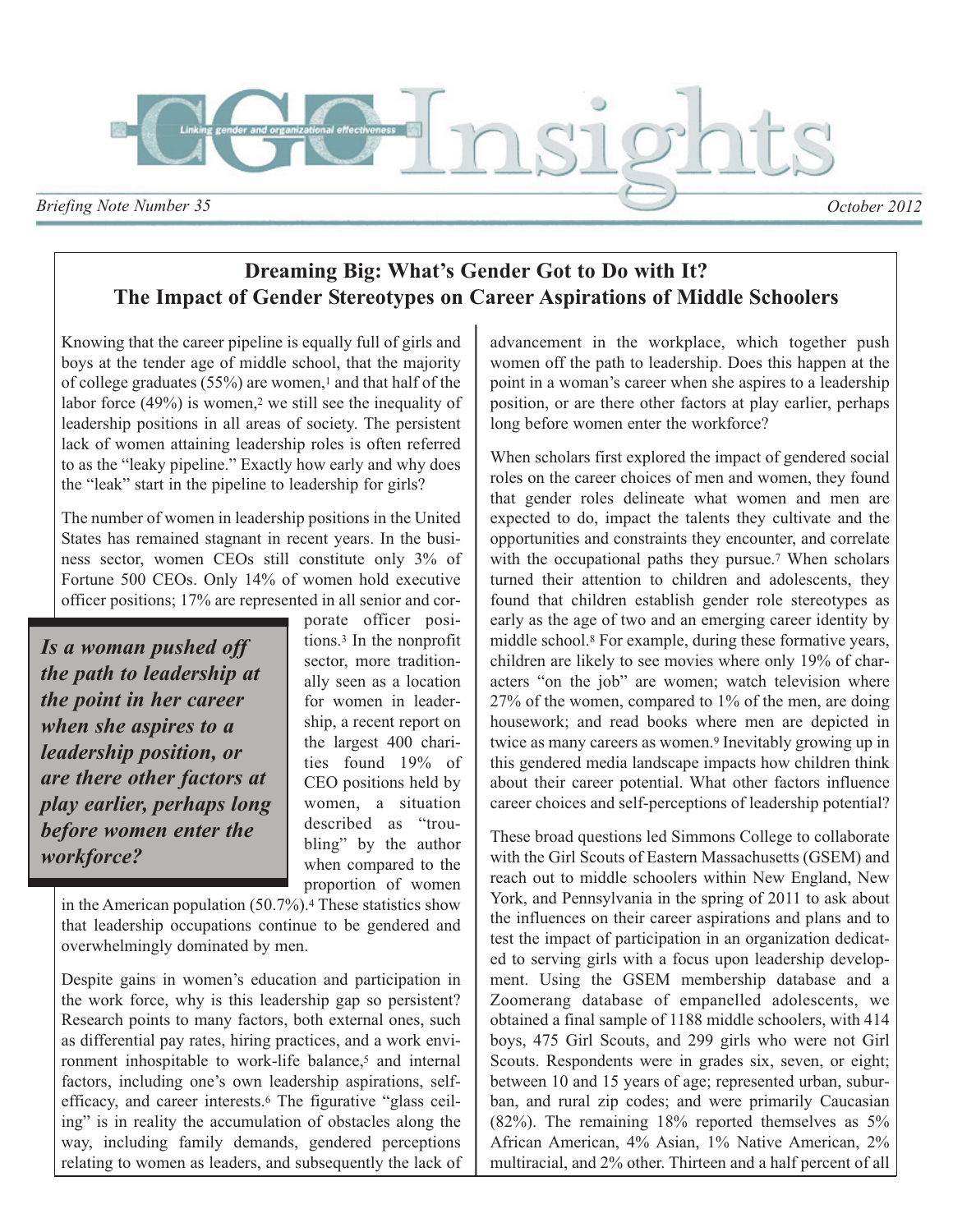### **CGO Insights**

respondents lived in a single-parent household. In this report, references to girls includes both non-Girl Scouts and Girl Scouts, unless otherwise indicated.

Through a Zoomerang survey entitled, "Where are you headed? Jobs, careers, and your future!," we asked the middle schoolers about their career goals and interests and the messages they have received about careers from multiple sources. Four primary findings emerged from our survey:

- The girls in our sample have set ambitious goals for themselves.
- The primary career advice they hear is to "do what makes you happy."
- Girls hearing this well-intentioned advice do so while being surrounded by a gendered landscape promoting stereotypic messages about what girls can and should do or not do. As a result, they make many career choices that reflect those gendered messages.
- While parents and educators are supportive, girl-serving organizations (GSOs),<sup>10</sup> such as the Girl Scouts, can significantly counter those gendered messages, increase a girl's confidence in her leadership capabilities, and expand her career choices.

# **Key Finding #1: Middle school girls are ambitious and determined.**

The girls in our sample have set ambitious goals for themselves and have a pragmatic view of what their future careers will entail. Middle school girls are more likely than boys to do paid work outside of school and home (34% vs.

*The girls in our sample are ambitious, but they are surrounded by a gendered landscape promoting stereotypic messages about what girls can and should do or not do. As a result, they make many career choices that reflect those gendered messages.* 

23%) and are holding more leadership positions than boys (18% vs. 12%). A higher number of girls plan to complete college and, interestingly, girls are more likely to plan to complete graduate school or professional school than boys (31% vs. 21%). Mirroring the shift in sources of income in today's families, girls and boys are equally likely to agree

that they will need to make enough money to support themselves and their families. Seventy-eight percent of girls anticipate having to fully support themselves in the future, and they expect to do so by working full time (87%). They select demanding careers, with 27% choosing careers in medicine (vs. 12% of boys) and 24% in professional fields such as law and education (vs. 14% of boys). Both girls and boys plan to continue to work if they have children. More girls (33%), however, will stop work temporarily to care for children than boys  $(3\%)$ , although very few girls expect to stop work permanently.

# **Key Finding #2: The dominant career message from parents to all middle schoolers is that they should "do whatever makes you happy."**

Over 75% of Girl Scouts, 61% of girls who are not Girl Scouts, and 59% of boys either received this advice directly or came to this conclusion by watching their parents or guardians.

At the same time, however, middle school girls and boys perceive different levels of support from their parents or guardians regarding career aspirations. For example, girls are not only less interested in STEM (science, technology, engineering, and math) careers, but they perceive less support than boys for their interest in STEM careers. While 10% of all girls would choose a job in STEM, 32% of boys would. Participating in Girl Scouts broadens girls' career aspirations in STEM careers; twice as many Girl Scouts (14%) would choose a career in STEM than would non-Girl Scout girls (8%). Interestingly, 11% of girls, versus 23% of boys, say their parents would support that choice. Both girls and boys are marginally interested in business careers (3% and 4% respectively), yet again, parents are perceived to be less supportive of their daughter's business aspirations  $(2\%)$  versus the same choice by their sons  $(6\%)$ .

# **Key Finding #3: In the face of prevalent gender stereotypes in society, the career choices of middle schoolers tend to be highly gendered.**

The evidence supports this finding in three ways: by the careers middle schoolers choose, by their attitudes toward what careers are appropriate by gender, and by their speculation about what the opposite gender prefers. Regarding career choices, 80% of all middle schoolers prefer jobs that are not female-dominated.<sup>11</sup> The researchers defined female-dominated occupations as those where 65% or more of the workers are women. These include careers such as librarian, elementary school teacher, child care worker, and human resource manager. The majority of boys (91%) would only consider male-dominated jobs, while many girls would consider both; only 9% of boys chose female-dominated jobs. Conversely, 74% of girls chose male-dominated jobs as their first choice and 25% chose female-dominated jobs as their first choice. According to a recent report by the AAUW, women are still segregated into these "pink-collar" jobs that affect their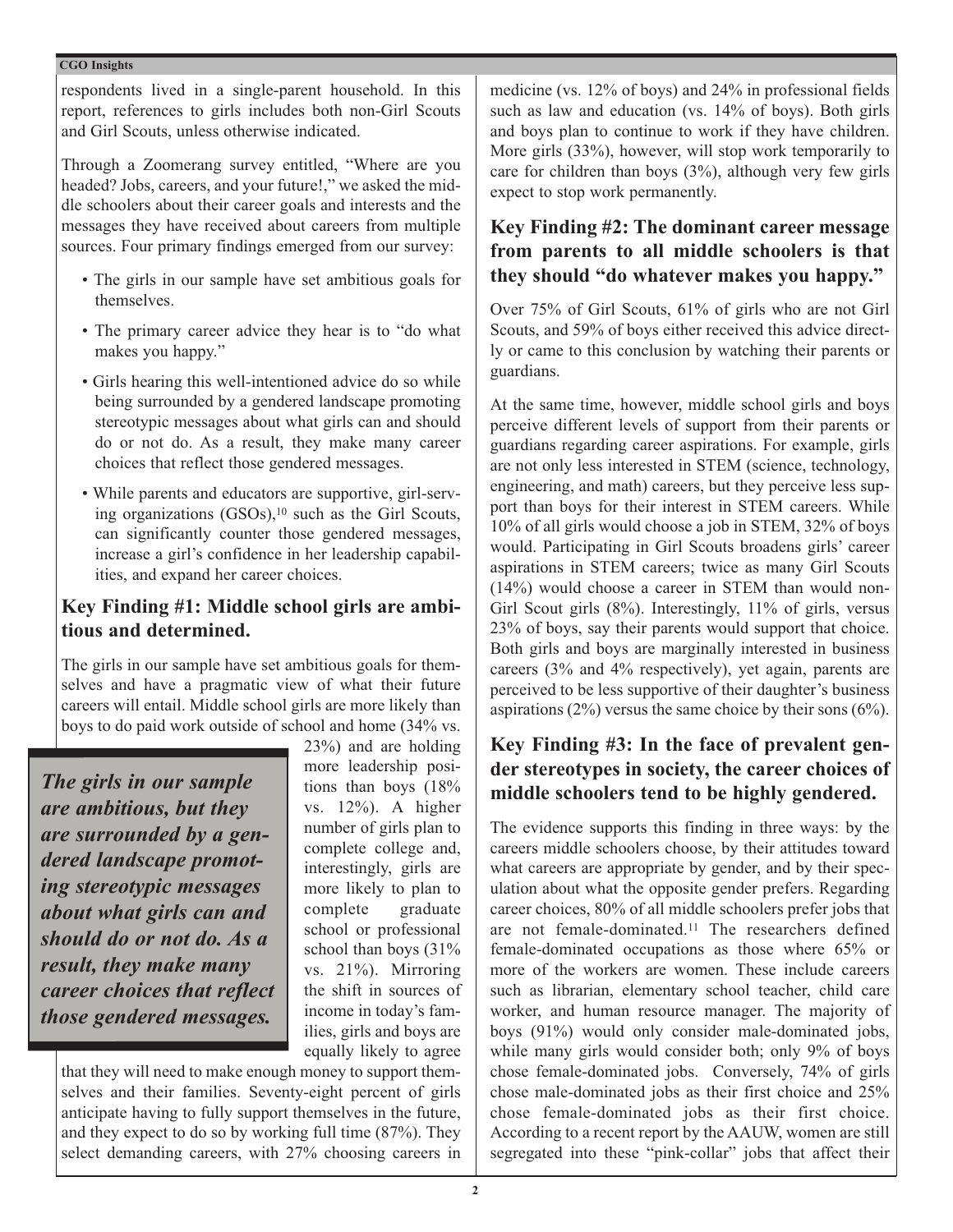### **CGO Insights**

wages.<sup>12</sup> Does the perception of a "pink ghetto" contribute to the pipeline leak as girls look at the reality of where women work and internalize the gendered nature of jobs and organizations? These choices likely reflect two gender dynamics: First, male-dominated jobs usually confer higher pay and status than those dominated by women.<sup>13</sup> Second, the greater reluctance of boys to even consider female-dominated jobs reflects society's lower tolerance for men and boys who take on "feminine" careers than for women and girls taking on "masculine" ones.<sup>14</sup>

Regarding gender attitudes, boys see themselves as having more career options than girls (35% of boys agree with that statement versus 27% of girls). Boys also believe more strongly than girls that "there are some jobs boys are better at than girls" (73% of boys agreeing with that statement versus 55% of girls).

The data also reveal that boys and girls seem to understand the gendered nature of careers and the aspirations of their opposite-gender counterparts. More specifically, when middle-school girls and boys were asked what occupations they would choose if they were the other gender, both the boys and the girls were able to predict with a great degree of accuracy what their counterparts did in fact choose for themselves: If girls were boys, they would choose a career in athletics, STEM, or business, all male-dominated careers. If boys were girls, they would choose careers in the arts and professions.

# **Key Finding #4: Girl-serving organizations can make a difference in the future career paths of girls.**

The impact of girl-serving organizations (GSOs) on girls, proxied in this study by the Girl Scouts, is definitively revealed in three areas: increased self-confidence in one's leadership capacity, reduced gendered messages, and broadened career options.

The study asked girls and boys to compare their abilities to perform different activities against those of their peers and used these comparisons as indicators of "confidence" or "self-efficacy". Girls who participate in Girl Scouts showed the highest scores in all confidence measures. Being a Girl Scout predicted overall confidence as well as confidence in three types of leadership skills:<sup>15</sup>

- Confidence in being a **Leader Out Front and In Charge** (including speaking in front of others, being in charge of projects, making decisions).
- Confidence in being a **Responsible Leader** (getting good grades, organizing and finishing projects, solving problems).

• Confidence in a being a **Team Building Leader** (including working in teams and resolving conflicts).

Girls who participate in Girl Scouts are least likely of the three groups in this study to believe gendered messages about career options. Agreement with the gendered statement "boys have more career opportunities than girls" decreases by a third for girls who are Girl Scouts, moving from 32% agreement by non-Girl Scout girls to only 23% of Girl Scouts.

# **Implications of Findings and Recommendations**

To meet the needs of the U.S. economy, it is essential to have a workforce composed of talented women as well as

men; losing up to half of the workforce's talent pool due to the influence of outdated stereotypes cannot continue to be acceptable. Yet our research shows that while middle school girls show solid career ambition and determination, social norms and messages persist in enforcing gender stereotypes. While parents and educators have sought to intentionally build the confidence and skills of young girls, our research substantiates that girl-serving organizations have particularly significant and effective roles as important partners in these efforts. Based on the findings of this study, we offer recommendations to both girl-serving organizations and girls' families

*Being a Girl Scout predicted overall confidence as well as confidence in three types of leadership skills:*

- *Confidence in being a*  **Leader Out Front and In Charge**
- *Confidence in being a*  **Responsible Leader**
- *Confidence in a being a* **Team Building Leader**

*In addition, girls who participate in Girl Scouts are least likely of the three groups in this study to believe gendered messages about career options.*

to help stop the leakage of the talent of future generations of girls from the career pipeline.

*Girl-Serving Organizations.* With purposeful leadership programs and intentional programming to build girls' confidence, these organizations have the ability to empower middle school girls to resist gendered messages and limitations and to connect their current actions and educational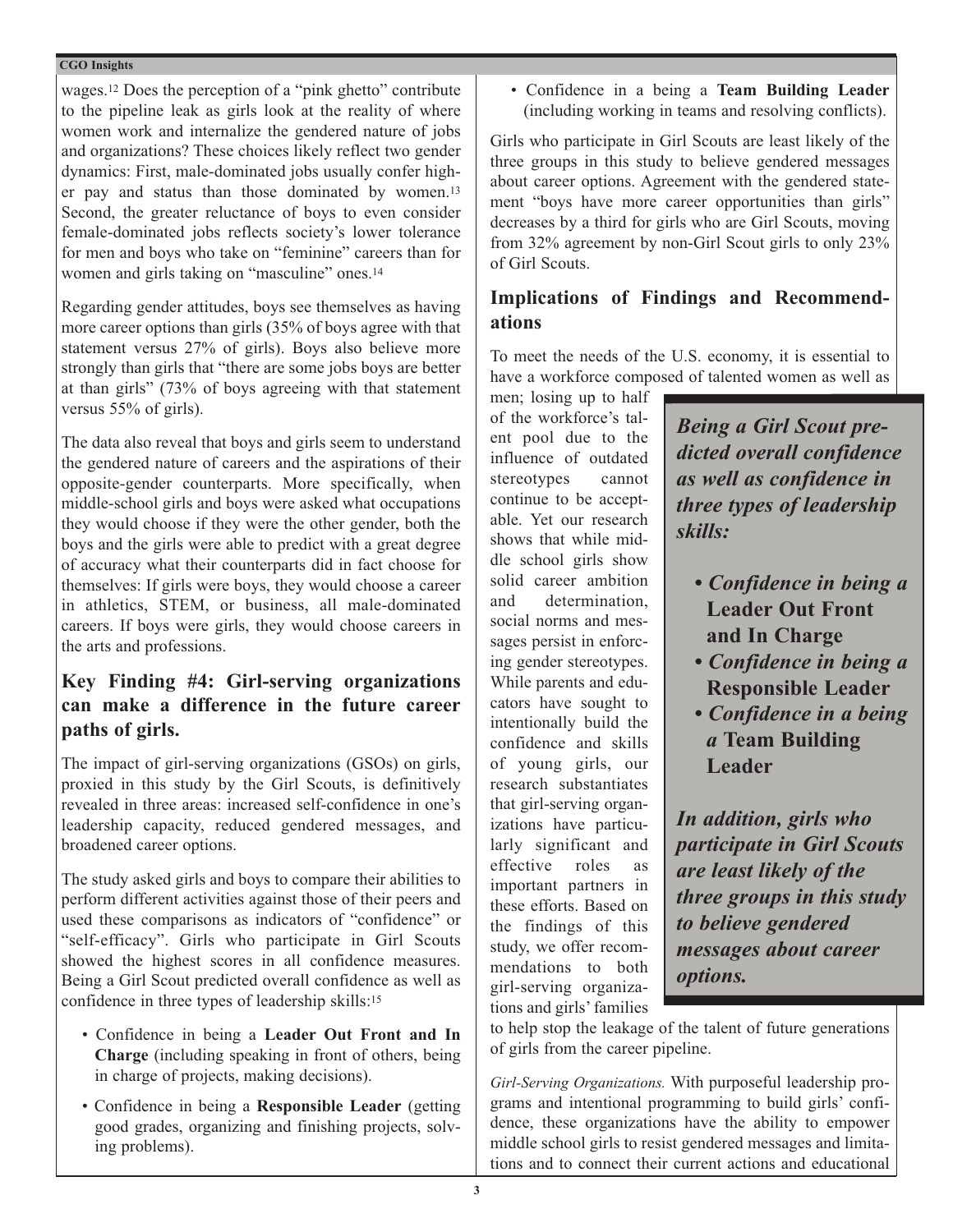choices to high-status careers and leadership. We propose two recommendations:

First, early intervention is necessary. By middle school, girls' career aspirations are becoming fixed.<sup>16</sup> GSOs, whether single-sex educational institutions or nonprofits such as the Girl Scouts, can provide programming that expands girls' experiences to reveal latent interests and passions and break down gendered career messages.

Given the importance STEM careers will have in our future economy, a crucial area of intervention needs to be science.

*There seems to be no doubt that girl-serving organizations are effective in many ways in counterbalancing gendered career messages from media and other sources.*

Because girls' interest in science is more often sparked by in-school experiences, a greater exposure to "hands on" science needs to occur prior to and during middle school.<sup>17</sup>

Second, seeing role models is not enough. Women role models also need to talk about the gendered barriers they had to overcome so that their success is not dis-

counted by girls as "luck", but instead due to perseverance and hard, but do-able, work.<sup>18</sup>

*Families.* Given the career messages children report hearing from their parents, parents clearly want their children to be happy and successful. But due to the gendered landscape surrounding children, parents have cause to partner with girl-serving organizations to counter the gendered messages their daughters hear and to create opportunities to increase their daughters' confidence and broaden their career aspirations. Additionally, parents can seek to expose their daughters to female role models, suggest career options that use their daughters' strengths and interests, and stimulate their thinking regarding classes and experiences that either allow them to explore or prepare for all career options.

Despite the many legal, economic, and professional gains of women's activism and theory over the last fifty years, we know that women continue to be underrepresented in upper levels of leadership and in many career fields, including STEM. While a number of scholars and organizations have attempted to explain the career pipeline leak for women, our research suggests that the leak begins much earlier than previously thought, and therefore efforts to stem the leak must begin early as well. Our research may offer at least a partial explanation. It reveals that middleschool girls and boys still hear and act on gendered messages, despite other countervailing factors, including parents' messages about the importance of happiness in one's chosen profession and even data that reveal increased confidence levels of girls today compared to prior generations. We also know that girls are ambitious and expect to work most of their lives, yet they, like boys, discount many professions, including female-dominated fields but also others where they perceive that "boys are better." While this study makes an important contribution to our understanding of the pipeline leak for women and ways to ameliorate it, we want to recognize that our sample is not representative of all middle school girls, particularly concerning girls of color. Future research should examine the career aspirations of and messages heard by middle school girls of color, as the pipeline leak applies to the future career and leadership prospects of all women.

Yet at the same time, our research gives reason for optimism, for we see differences between girls who are Girl Scouts and non-Girl Scout girls and boys. As noted in this report, Girl Scouts score higher on many important indicators of career success including confidence and leadership. Though intuitively it seems clear that girl-serving organizations have made a difference in girls' lives, we now know from our data not only that those differences exist but also where the differences emerge. Though a number of provocative insights need to be researched more fully, there seems to be no doubt that girl-serving organizations are effective in many ways in counterbalancing gendered messages from media and other sources.

*Author Mary Shapiro is Professor of Practice and CGO Affiliate at the Simmons School of Management. Author Patricia Deyton is Director of the Center for Gender in Organizations and Professor of Practice at the Simmons School of Management. Author Karyn L. Martin is Director of Council Initiatives and Research at Girl Scouts of Eastern Massachusetts. Author Suzanne Carter, Ph.D., MBA, is a graduate of the Simmons School of Management and CEO of SMC Advisors. Author Diane Grossman is Professor of Philosophy and Women's Studies at Simmons College. Author Diane E. Hammer is Director of the Simmons Institute for Leadership and Change at Simmons College.*

### **Endnotes**

<sup>1</sup>Wang, W., & Parker, K. 2011, Aug. 17. Women see value and benefits of college; men lag on both fronts, survey finds. Pew Research Center. Retrieved from http://www.pewsocialtrends.org/2011/08/17/women-seevalue-and-benefits-of-college-men-lag-on-both-fronts-survey-finds/

2For statistics on women's education and wages, see Pew Research Center. 2011. Pew social and demographic trends. Retrieved from http://www.pewsocialtrends.org